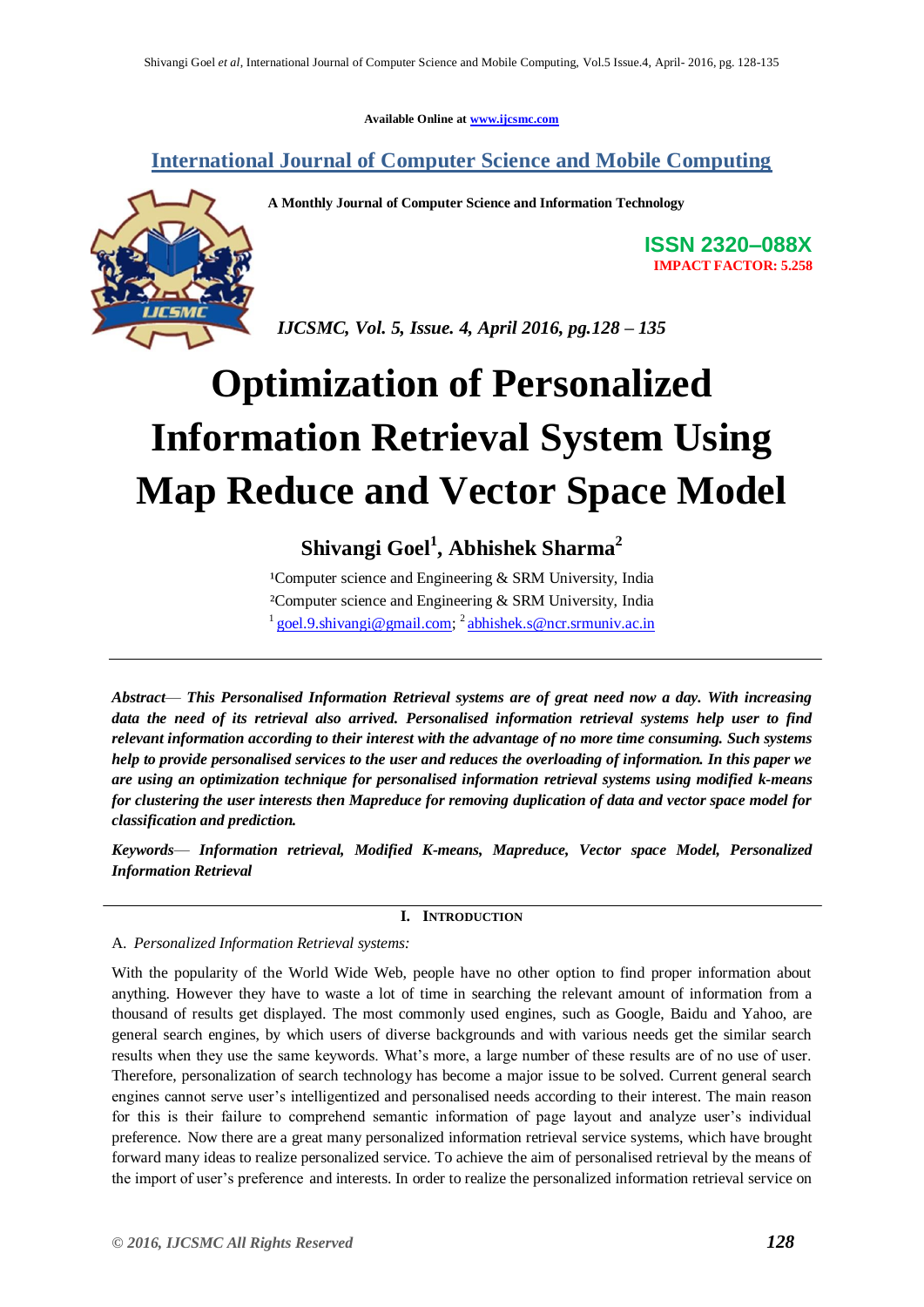user interests, first of all, we need to track and store user's interests as well as to classify user interests into groups based on their access pattern, then design an appropriate way of expression, and finally recommend information considering user interests.

#### *B. Hadoop MapReduce*

*1)* Hadoop has:

- HDFS A distributed file system
- A MapReduce framework- that allows algorithms to work on data in the distributed file system in parallel

The Hadoop Distributed File System (HDFS) is the heart of Hadoop. It provides scalability, reliability and high performance at a very low cost. The system is designed to run on commodity hardware. Although the system is written in Java, there are other ways to access and use it.

*HDFS-*The distributed file system is designed to handle large files (multi-GB) with sequential read/write operation. Each file is broken into chunks, and stored across multiple data nodes as local OS files. HDFS is a Java-based file system that provides scalable and reliable data storage, and it was designed to span large clusters of commodity servers. HDFS has demonstrated production scalability of up to 200 PB of storage and a single cluster of 4500 servers, supporting close to a billion files and blocks. HDFS is highly fault-tolerant and is designed to be deployed on low-cost hardware. HDFS provides high throughput access to application data and is suitable for applications that have large data sets.

Hardware failure is the norm rather than the exception. An HDFS instance may consist of hundreds or thousands of server machines, each storing part of the file system's data. The fact that there are a huge number of components and that each component has a non-trivial probability of failure means that some component of HDFS is always non-functional. Therefore, detection of faults and quick, automatic recovery from them is a core architectural goal of HDFS. Large Data Sets-Applications that run on HDFS have large data sets. A typical file in HDFS is gigabytes to terabytes in size. Thus, HDFS is tuned to support large files. It should provide high aggregate data bandwidth and scale to hundreds of nodes in a single cluster. It should support tens of millions of files in a single instance. The primary objective of HDFS is to store data reliably even in the presence of failures.

#### *MapReduce:*

Hadoop MapReduce is a software framework for easily writing applications which process vast amounts of data (multi-terabyte data-sets) in-parallel on large clusters of commodity hardware in a reliable, fault-tolerant manner. A MapReduce job usually splits the input data-set into independent chunks which are processed by the map tasks in a completely parallel manner. The framework sorts the outputs of the maps, which are then input to the reduce tasks. Typically both the input and the output of the job are stored in a file-system. The framework takes care of scheduling tasks, monitoring them and re-executes the failed tasks. MapReduce can take advantage of the locality of data, processing it near the place it is stored in order to reduce the distance over which it must be transmitted. The overall concept is simple, but is actually quite expressive when you consider that:

- Almost all data can be mapped into <key, value> pairs somehow, and
- Your keys and values may be of any type: strings, integers, dummy types… and, of course, <key,value> pairs themselves.

MapReduce is a functional programming paradigm that is well suited to handling parallel processing of huge data sets distributed across a large number of computers. MapReduce, as its name implies, works in two steps:

A MapReduce program is composed of a **Map()**procedure (method) that performs filtering and sorting (such as sorting students by first name into queues, one queue for each name) A **Reduce()** method that performs a summary operation (such as counting the number of students in each queue, yielding name frequencies).

The main thing with a Map Reduce algorithm is that it reasons about  $\langle key, value \rangle$  pairs all along, from the input format to the output format, if necessary using synthetic keys. If your input is a simple flat file, it will by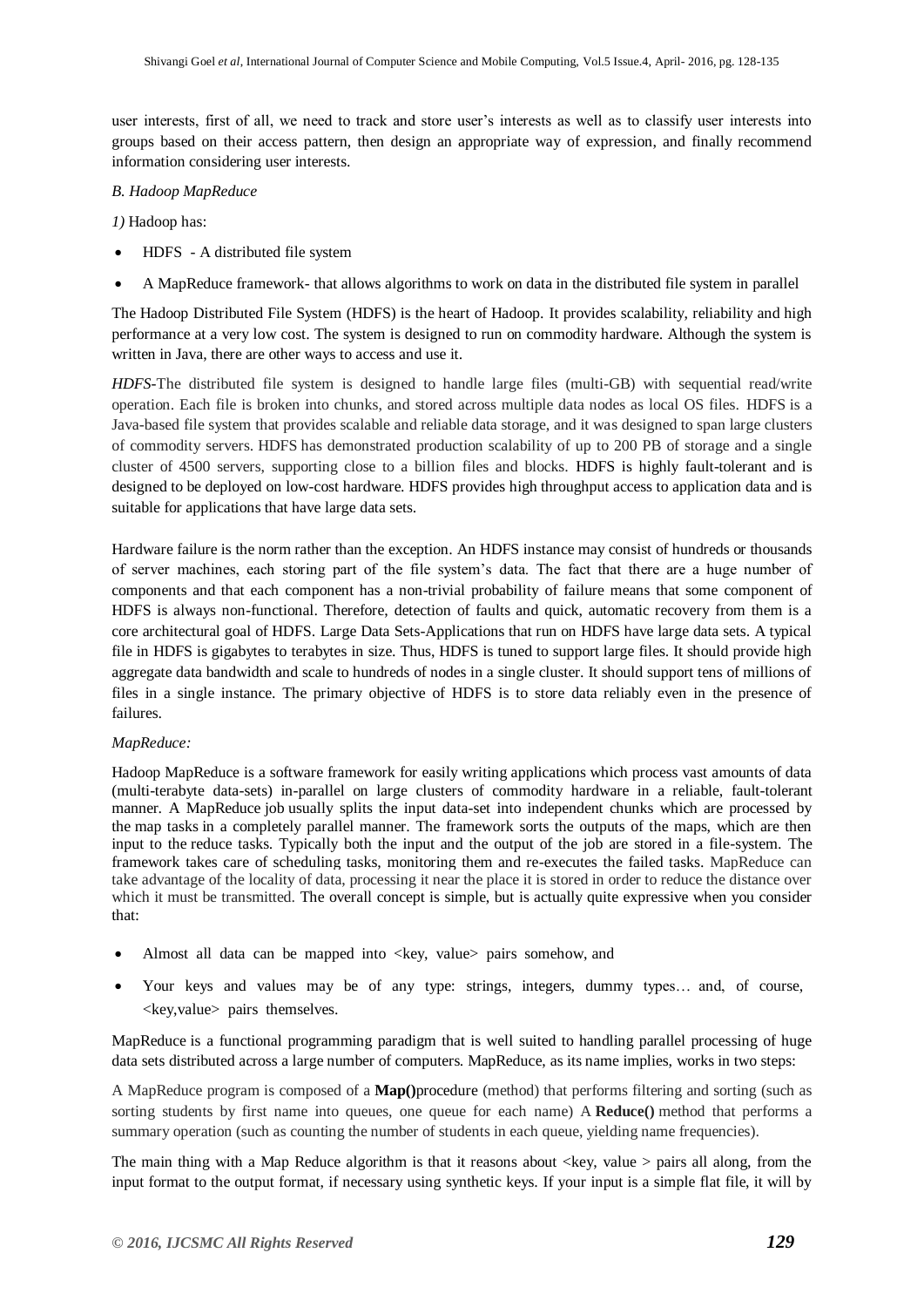default break it up on line ends and provide the offset into the file as key and the line as value. The main strength of the algorithm lies with the fact that between the map and the reduce phase, it will sort the data by key. The framework will then provide all data with the same key to the same reducer instance. Any successful MapReduce algorithm should leverage this mechanism.

**Mapper** - Breaks up the input text in tokens (filtering some common punctuation marks) and applies the character sorting to arrive at the required key.

**Combiner (optional)** - Removes duplicate values from the input.

**Reducer** - Collects anagrams and outputs the number of anagrams (key) and all the words concatenated (value).

**Main and Run** - This code configures the job to run on the MapReduce framework. The Combiner is used to do some preprocessing for the reducer.

#### **C. VECTOR-SPACE MODELS:**

The vector-space models for information retrieval are just one subclass of retrieval techniques that have been studied in recent years. The taxonomy provided in labels the class of techniques that resemble vector-space models ``formal, feature-based, individual, partial match'' retrieval techniques since they typically rely on an underlying, formal mathematical model for retrieval, model the documents as sets of terms that can be individually weighted and manipulated, perform queries by comparing the representation of the query to the representation of each document in the space, and can retrieve documents that don't necessarily contain one of the search terms. Although the vector-space techniques share common characteristics with other techniques in the information retrieval hierarchy, they all share a core set of similarities that justify their own class.

Vector-space models rely on the premise that the meaning of a document can be derived from the document's constituent terms. They represent documents as vectors of terms  $d = (t_1, t_2, ..., t_n)$  where  $t_i$   $(1 \le i \le n)$  is a nonnegative value denoting the single or multiple occurrences of term i in document d. Thus, each unique term in the document collection corresponds to a dimension in the space. Similarly, a query is represented as a vector  $\mathbf{v} = (\hat{\mathbf{i}}_1, \hat{\mathbf{i}}_2, \dots, \hat{\mathbf{i}}_m)$  where term  $\hat{\mathbf{i}}_1$   $(1 \leq \mathbf{i} \leq \mathbf{m})$  is a non-negative value denoting the number of occurrences of  $\hat{i}_j$  or  $\hat{i}_j$  merely a 1 to signify the occurrence of term in the query. Both the document vectors and the query vector provide the locations of the objects in the term-document space. By computing the distance between the query and other objects in the space, objects with similar semantic content to the query presumably will be retrieved.

Vector-space models that don't attempt to collapse the dimensions of the space treat each term independently, essentially mimicking an inverted index. However, vector-space models are more flexible than inverted indices since each term can be individually weighted, allowing that term to become more or less important within a document or the entire document collection as a whole. Also, by applying different similarity measures to compare queries to terms and documents, properties of the document collection can be emphasized or deemphasized. For example, the dot product (or, inner product) similarity measure finds the Euclidean distance between the query and a term or document in the space. The cosine similarity measure, on the other hand, by computing the angle between the query and a term or document rather than the distance, deemphasizes the lengths of the vectors. In some cases, the directions of the vectors are a more reliable indication of the semantic similarities of the objects than the distance between the objects in the term-document space.

Vector-space models were developed to eliminate many of the problems associated with exact, lexical matching techniques. In particular, since words often have multiple meanings (polysemy), it is difficult for a lexical matching technique to differentiate between two documents that share a given word, but use it differently, without understanding the context in which the word was used. Also, since there are many ways to describe a given concept (synonomy), related documents may not use the same terminology to describe their shared concepts. A query using the terminology of one document will not retrieve the other related documents. In the worst case, a query using terminology different than that used by related documents in the collection may not retrieve any documents using lexical matching, even though the collection contains related documents.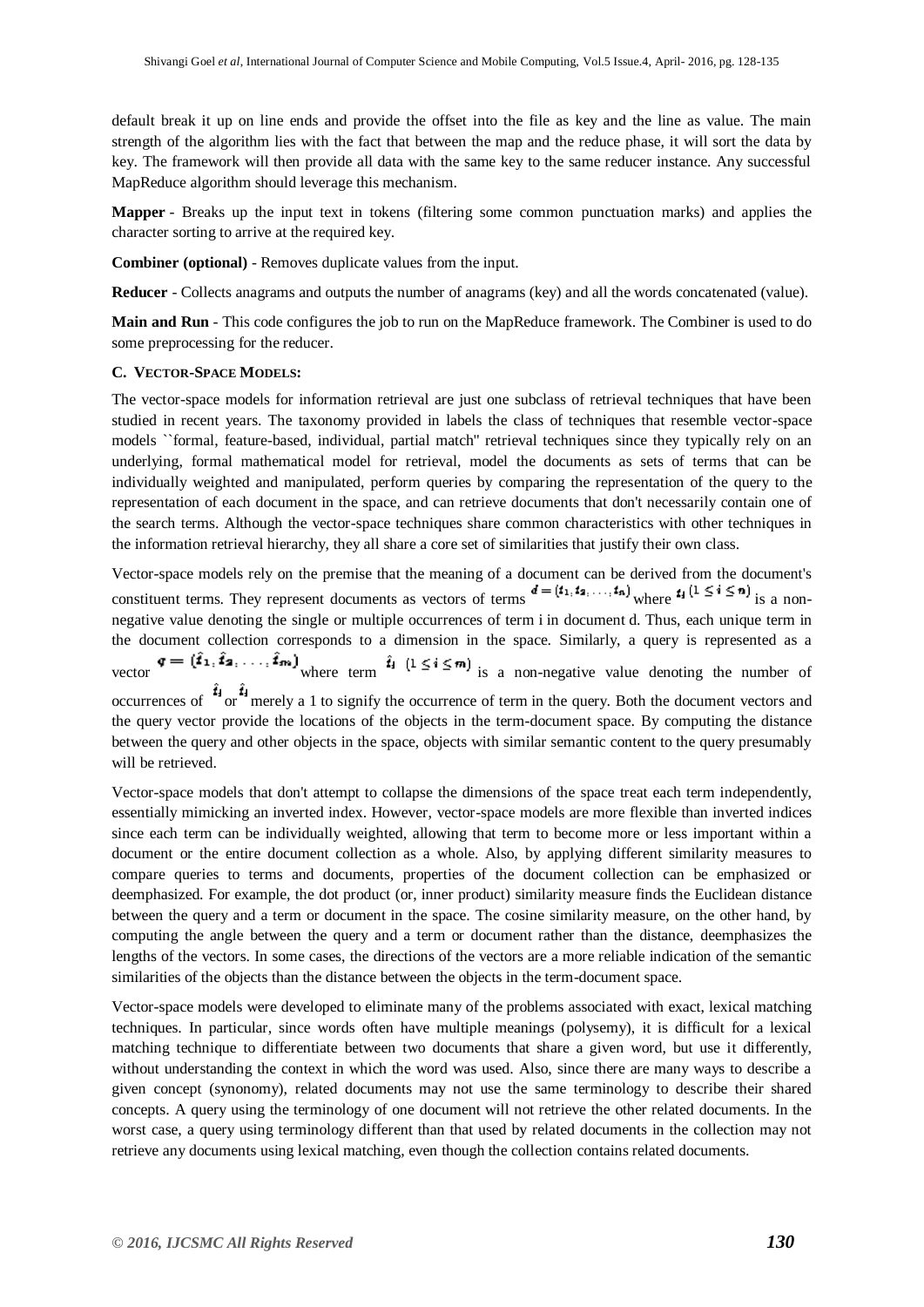Vector-space models, by placing terms, documents, and queries in a term-document space and computing similarities between the queries and the terms or documents, allow the results of a query to be ranked according to the similarity measure used. Unlike lexical matching techniques that provide no ranking or a very crude ranking scheme (for example, ranking one document before another document because it contains more occurrences of the search terms), the vector-space models, by basing their rankings on the Euclidean distance or the angle measure between the query and terms or documents in the space, are able to automatically guide the user to documents that might be more conceptually similar and of greater use than other documents. Also, by representing terms and documents in the same space, vector-space models often provide an elegant method of implementing relevance feedback. Relevance feedback, by allowing documents as well as terms to form the query, and using the terms in those documents to supplement the query, increases the length and precision of the query, helping the user to more accurately specify what he or she desires from the search.

#### **Advantages:**

The vector space model has the following advantages:

- **↓** Simple model based on linear algebra
- $\leftarrow$  Term weights not binary
- Allows computing a continuous degree of similarity between queries and documents
- $\overline{\phantom{a}}$  Allows ranking documents according to their possible relevance
- $\downarrow$  Allows partial matching

#### **Limitations:**

The vector space model has the following limitations:

- <sup> $\pm$ </sup> Long documents are poorly represented because they have poor similarity values (a small scalar product and a large dimensionality)
- Search keywords must precisely match document terms; word substrings might result in a "false" positive match"
- Semantic sensitivity; documents with similar context but different term vocabulary won't be associated, resulting in a "false negative match".
- $\pm$  The order in which the terms appear in the document is lost in the vector space representation.
- $\overline{\phantom{a}}$  Theoretically assumes terms are statistically independent.

Weighting is intuitive but not very formal.

#### **II. LITERATURE SURVEY**

*A. Personalized Web Search Engine using Dynamic User Profile and Clustering Techniques [01],* Internet is large interconnection of small networks that is commonly known as World Wide Web. The amount of information available on internet in digital form are very huge and growing at exponential rate following Moore's law. So, it's makes difficult to find exact search result according to user preferences. In this paper, we proposed a method for personalized web search. Personalized web search is any action taken to optimize the search result according to user's individual preferences. Different information retrieval techniques have been widely used to reduce access latency problem of the internet. This paper comprised and focuses different techniques for efficient personalized web search and also suggest the techniques for personalized web search according to the merits and demerits of various available techniques.

*B. Improved Keyword Aware Service Recommendation System for Big Data Applications [02],* Service recommender systems are valuable tools for providing appropriate recommendations to users. In keyword aware service recommendation system, keywords are used to indicate both of user's preferences and quality of candidate services. A user based collaborative filtering algorithm is adopted to generate appropriate recommendations. In CF based systems, users receive recommendations based on people who have similar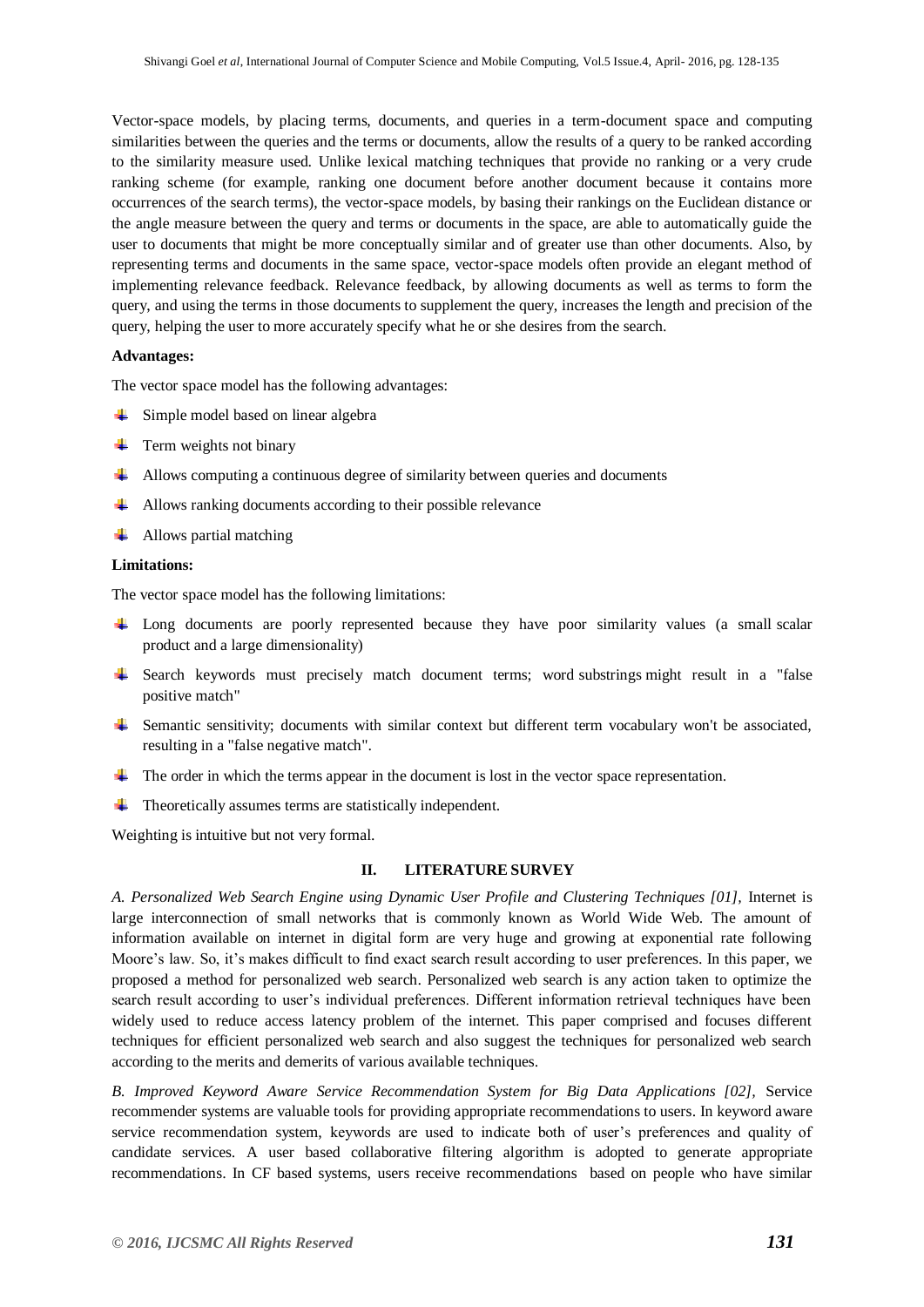tastes and preferences .The preference of previous users are extracted from their reviews and formalized into a keyword set. An active user can give his/her preferences about candidate services by selecting keywords from a keyword candidate list ,which reflect the quality criteria of the services he/she is concerned about. The previous users who have similar tastes to an active user are found based on similarity of their preferences and recommendations are provided to the active user .But the system only depends on explicit user feedback, and thus is intrusive. It only considers user reviews and does not consider the temporal information about locations of the services.

*C. Algorithms and Methods in Recommender Systems [03],* today, there is a big variety of different approaches and algorithms of data filtering and recommendations giving. In this paper we describe traditional approaches and explain what kind of modern approaches have been developed lately. All the paper long we will try to explain approaches and their problems based on movies recommendations. In the end we will show the main challenges recommender systems come across.

*D. Content-based Recommender Systems: State of the Art and Trends [04],* recommender systems have the effect of guiding users in a personalized way to interesting objects in a large space of possible options. Contentbased recommendation systems try to recommend items similar to those a given user has liked in the past. Indeed, the basic process performed by a content-based recommender consists in matching up the attributes of a user profile in which preferences and interests are stored, with the attributes of a content object (item), in order to recommend to the user new interesting items. This chapter provides an overview of content-based recommender systems, with the aim of imposing a degree of order on the diversity of the different aspects involved the different the different aspects involved in their design and implementation. The first part of the chapter presents the basic concepts and terminology of content- based recommender systems, a high level architecture, and their main advantages and drawbacks. The second part of the chapter provides a review of the state of the art of systems adopted in several application domains, by thoroughly describing both classical and advanced techniques for representing items and user profiles. The most widely adopted techniques for learning user profiles are also presented. The last part of the chapter discusses trends and future research which might lead towards the next generation of systems, by describing the role of User Generated Content as a way for taking into account evolving vocabularies, and the challenge of feeding users with serendipitous recommendations, that is to say surprisingly interesting items that they might not have otherwise discovered.

*F. Optimal keyword search for recommender system in big data application [05],* Currently online searching process increases and people searches new information in the search process. Most of the search engine gives additional supporting information. Recommender system involves in this process and implements as service. The proposed work analyses issues occurring when service recommender system implements in large data sets. This work proposes a keyword-Aware services Recommender method, to split the services to the users and mainly focused keywords from the user preferences. Hybrid Filter algorithm generates keyword recommenders from the previous user preferences. To implement effective results in big data environment, this method is implemented using the concept of Map Reduce parallel processing on Hadoop. Experimental results are shown the effective results on real-world datasets and reduce the processing time from large datasets.

*G. A Product Recommendation System using Vector Space Model and Association Rule [07],* **t**his paper presents an alternative product recommendation system for Business-to-customer e-commerce purposes. The system recommends the products to a new user. It depends on the purchase pattern of previous users whose purchase pattern are close to that of new user. The system is based on vector space model to find out the closest user profile among the profiles of all users in database. It also implements Association rule mining based recommendation system, taking into consideration the order of purchase, in recommending more than one product. To make the association rule memory- efficient, cellular automata is used.

*H. Towards Keyword Based Recommendation System [08],* Recommender systems have been shown as valuable tools for providing appropriate recommendations to users. In the last decade, the amount of customers, services and online information has grown rapidly, yielding the big data analysis problem for recommender systems. Moreover, most of existing recommender systems present the same ratings and rankings of items to different users without considering diverse users' preferences, and therefore fails to meet users personalized requirements. This project proposes a Keyword based Recommendation method, to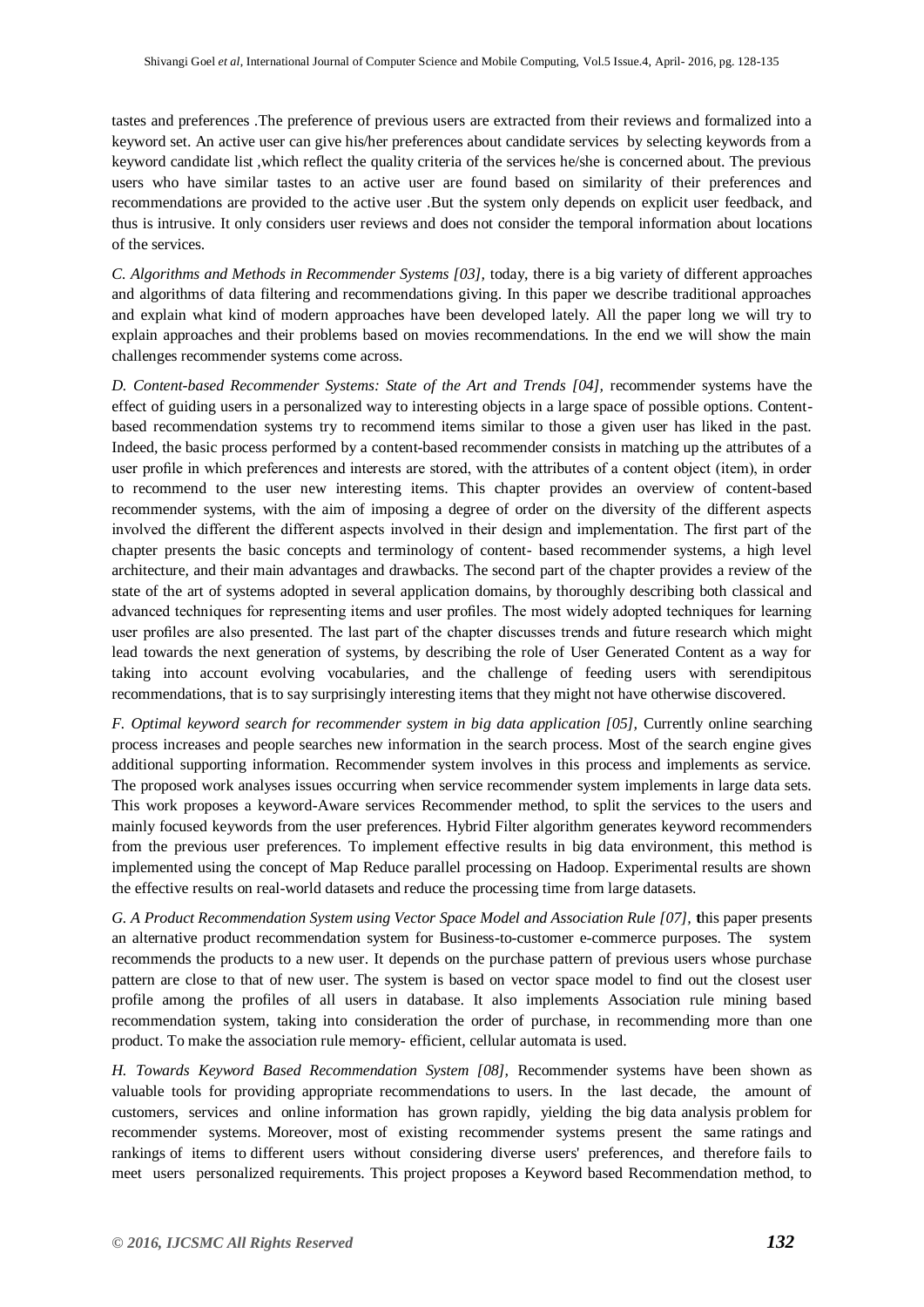address the above challenges. It aims at presenting a personalized recommendation list and recommending the most appropriate items to the users effectively. Specifically, keywords are used to indicate users' preferences, and a user-based Collaborative Filtering algorithm is adopted to generate appropriate recommendations. To improve its scalability and efficiency in big data environment, it is implemented on Hadoop, a widely-adopted distributed computing platform using the MapReduce parallel processing paradigm. Proposed system is used to improve the accuracy and scalability of service recommender systems over existing approaches.

*I. A Keyword-Aware Service Recommendation Method on MapReduce for Big Data Applications [09],* Service recommender systems have been shown as valuable tools for providing appropriate recommendations to users. Moreover, most of existing service recommender systems present the same ratings and rankings of services to different users without considering diverse users' preferences, and therefore fails to meet users' personalized requirements. In this paper, we propose a Keyword-Aware Service Recommendation method, named KASR, to address the above challenges. It aims at presenting a personalized service recommendation list and recommending the most appropriate services to the users effectively. Specifically, keywords are used to indicate users' preferences, and a user-based Collaborative Filtering algorithm is adopted to generate appropriate recommendations. To improve its scalability and efficiency in big data environment, KASR is implemented on Hadoop, a widely-adopted distributed computing platform using the MapReduce parallel processing paradigm. Finally, extensive experiments are conducted on real-world data sets, and results demonstrate that KASR significantly improves the accuracy and scalability of service recommender systems over existing approaches.

*J. Effective Hierarchical Vector-based News Representation for Personalized Recommendation [11***],** with amount of information on the web, users often require functionality able to filter the content according to their preferences. To solve the problem of overwhelmed users we propose a content-based recommender. Our method for the personalized recommendation is dedicated to the domain of news on the Web. We propose an effective representation of news and a user model which are used to recommend dynamically changing large number of text documents. We work with the vector representation of the news and hierarchical representation of similarities among items. Our representation is designed with aim to effectively estimate user needs and generate personalized list of items in information space. This approach is unique thanks its low complexity and ability to work in real-time with no visible delay for the user. To evaluate our approach we experimented with real information space of largest Slovak newspaper and simulated recommending.

#### **III. PROPOSED METHODOLOGY**

The big data is the concept of large spectrum of data, which is being created day by day. In recent years handling these data is the biggest challenge. Hadoop is an open source platform which is used effectively to handle the big data applications. The two core concepts of the hadoop are Mapreduce and Hadoop distributed file system (HDFS). HDFS is the storage mechanism and map reduce is the programming language. Results are produced faster than other traditional database operations. We proposed vector space model algorithm and this improve the data classification and prediction and make it uniform. Then apply modified K-Means clustering on input data which we get from above algorithm and output is stored in clustered form. K means reduce the number of comparison which makes execution faster. Clustered Data act as input for MapReduce. MapReduce apply Mapper, Combiner and Reducer Mechanism over data and eliminate duplicate data from large amount of data set. For test data the divide and conquer approach is applied on each row of the cluster. Divide and conquer technique is used to match records within a cluster which further improves the efficiency of the algorithm.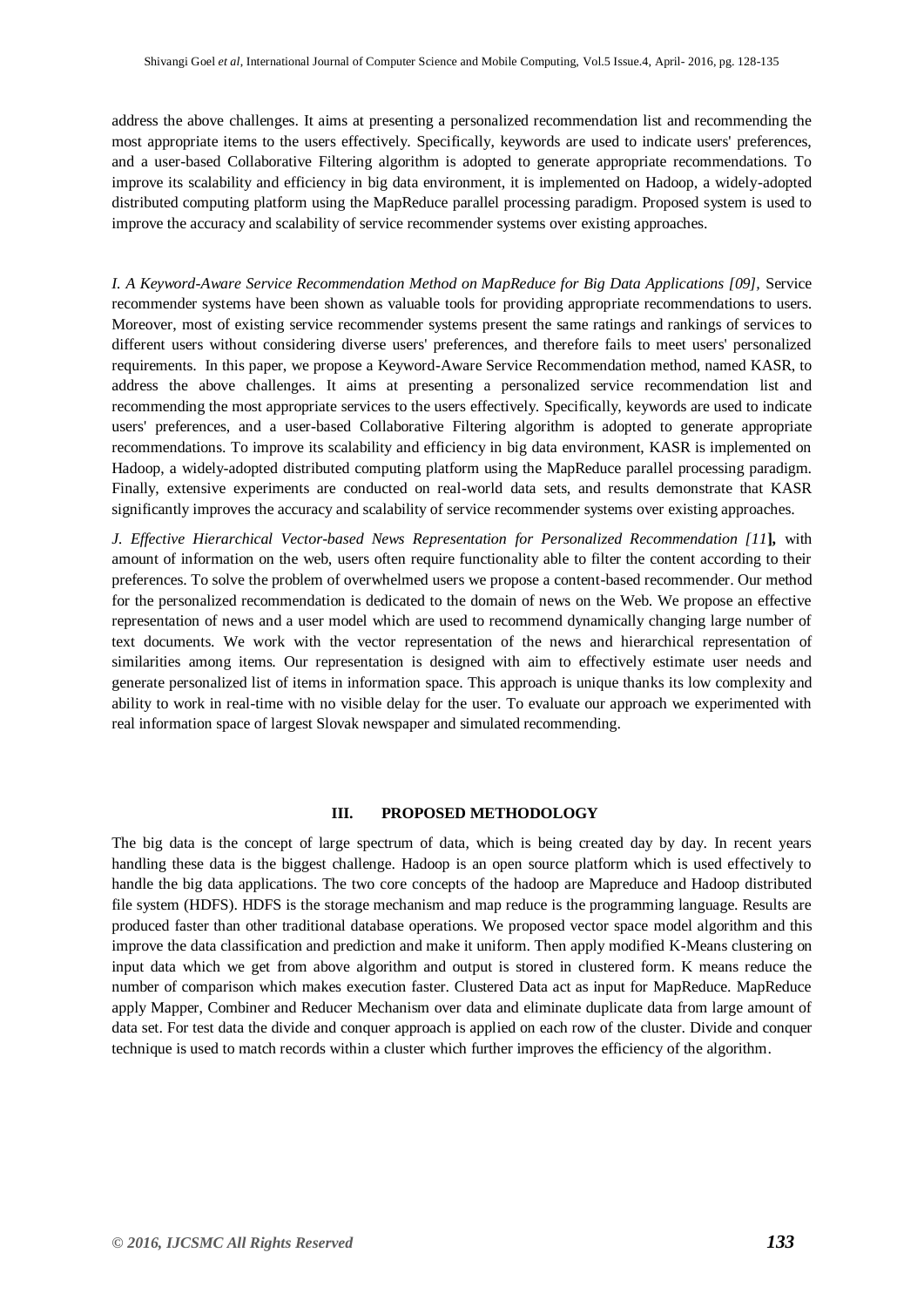

Fig. 1 Proposed system diagram

# **IV. CONCLUSION**

Proposed model overcomes the limitations of the traditional filtering algorithm such as,

- $\triangleright$  Scalability
- $\triangleright$  Poor accuracy

Moreover, to improve the scalability and efficiency in "Big Data" environment, we have implemented it on a Map Reduce framework in Hadoop platform and Vector Space Model. In our future work, we will do further research in how to deal with the case where term appears in different categories of a domain thesaurus from context and how to distinguish the positive and negative preferences of the users from their reviews to make the predictions more accurate. The proposed system is more efficient in terms of complexity. And the system gives more accurate results or recommendations to the users.

# **REFERENCES**

[1]. Anoj kumar, mohd.Ashraf, "Personalized Web Search Engine using Dynamic User Profile and Clustering Techniques", 2015 2ndInternationalConference on Computing for Sustainable Global Development (INDIACom)

[2]. Shakhy.P.S, Swapna.H, "Improved Keyword Aware Service Recommendation System for Big Data Applications", International Journal of Innovative Research in Computer and Communication Engineering, Vol. 3, Issue 8, August 2015, ISSN (Print): 2320-9798

[3]. Daniar Asanov, "Algorithms and Methods in Recommender Systems"

[4]. Pasquale Lops, Marco de Gemmis and Giovanni Semeraro, "Content-based Recommender Systems: State of the Art and Trends"